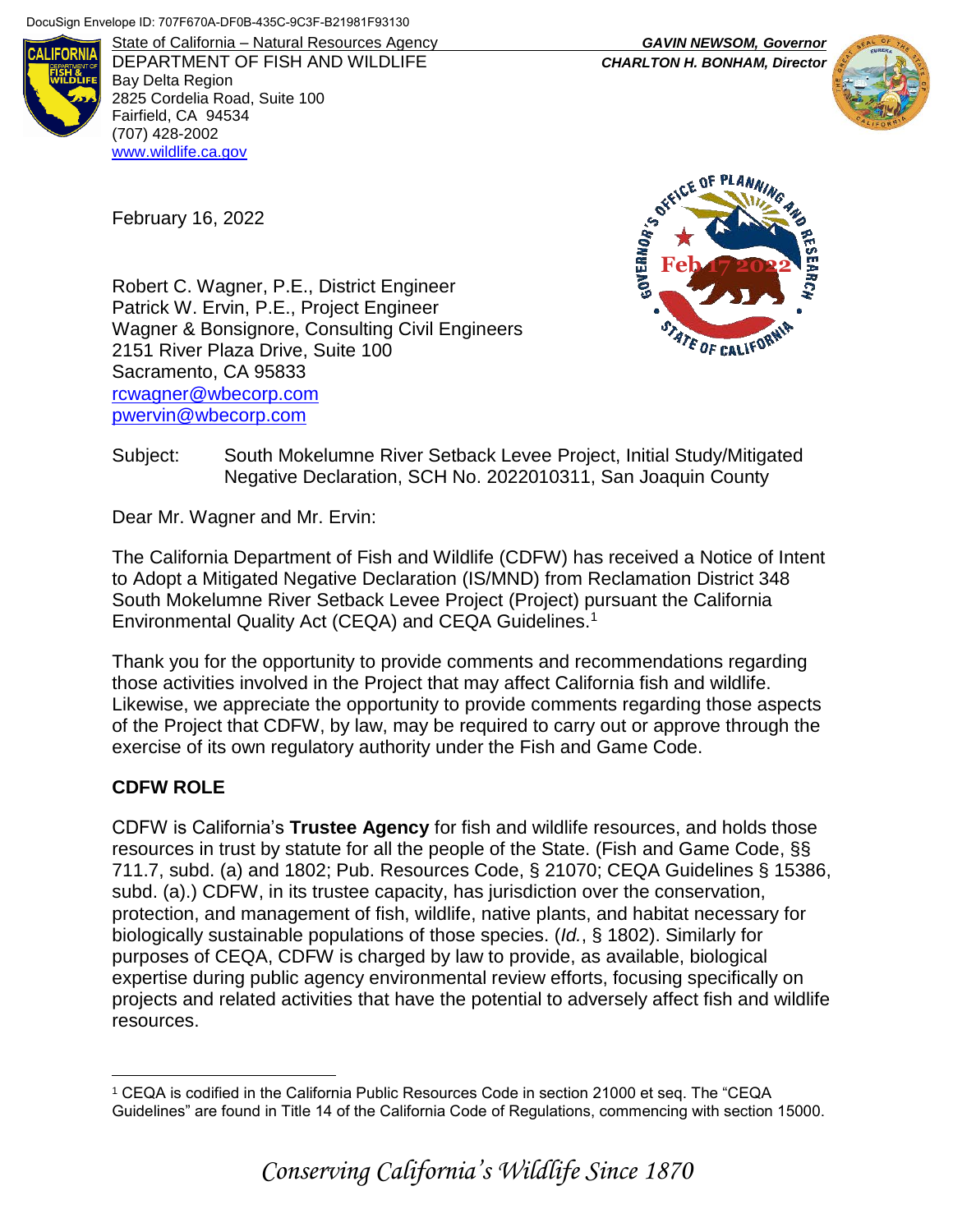CDFW is also submitting comments as a **Responsible Agency** under CEQA. (Pub. Resources Code, § 21069; CEQA Guidelines, § 15381). CDFW expects that it may need to exercise regulatory authority as provided by the Fish and Game Code. As proposed, for example, the Project may be subject to CDFW's lake and streambed alteration regulatory authority. (Fish & G. Code, § 1600 et seq.). Likewise, to the extent implementation of the Project as proposed may result in "take" as defined by State law of any species protected under the California Endangered Species Act (CESA) (Fish & G. Code, § 2050 et seq.), the Project proponent may seek related take authorization as provided by the Fish and Game Code.

## **REGULATORY REQUIREMENTS**

## **Lake and Streambed Alteration Program**

Notification is required, pursuant to CDFW's Lake and Streambed Alteration (LSA) Program (Fish and Game Code section 1600 et. seq.) for any Project-related activities that will substantially divert or obstruct the natural flow; change or use material from the bed, channel, or bank including associated riparian or wetland resources; or deposit or dispose of material where it may pass into a river, lake or stream. Work within ephemeral streams, washes, watercourses with a subsurface flow, and floodplains are subject to notification requirements. CDFW, as a Responsible Agency under CEQA, will consider the CEQA document for the Project. CDFW may not execute the final LSA Agreement until it has complied with CEQA (Public Resources Code section 21000 et seq.) as the responsible agency.

## **California Endangered Species Act**

Please be advised that a CESA Incidental Take Permit (ITP) must be obtained if the Project has the potential to result in take of species of plants or animals listed or a candidate under CESA, either during construction or over the life of the Project. Under CESA, take is defined as "to hunt, pursue, catch, capture, or kill, or attempt to hunt, pursue, catch, capture or kill." Issuance of an ITP is subject to CEQA documentation. If the Project will impact CESA-listed species, early consultation with CDFW is encouraged, as significant modification to the Project and mitigation measures may be required in order to obtain a CESA Permit.

## **PROJECT DESCRIPTION SUMMARY**

## **Proponent:** Reclamation District 348

**Objective:** The objective of the Project is to construct three setback levees to meet the Delta Specific PL-84-99 Standard, which requires levee crown elevations to be 1.5 feet above the 100-year flood elevation, waterside slopes at a minimum of 2:1, and landside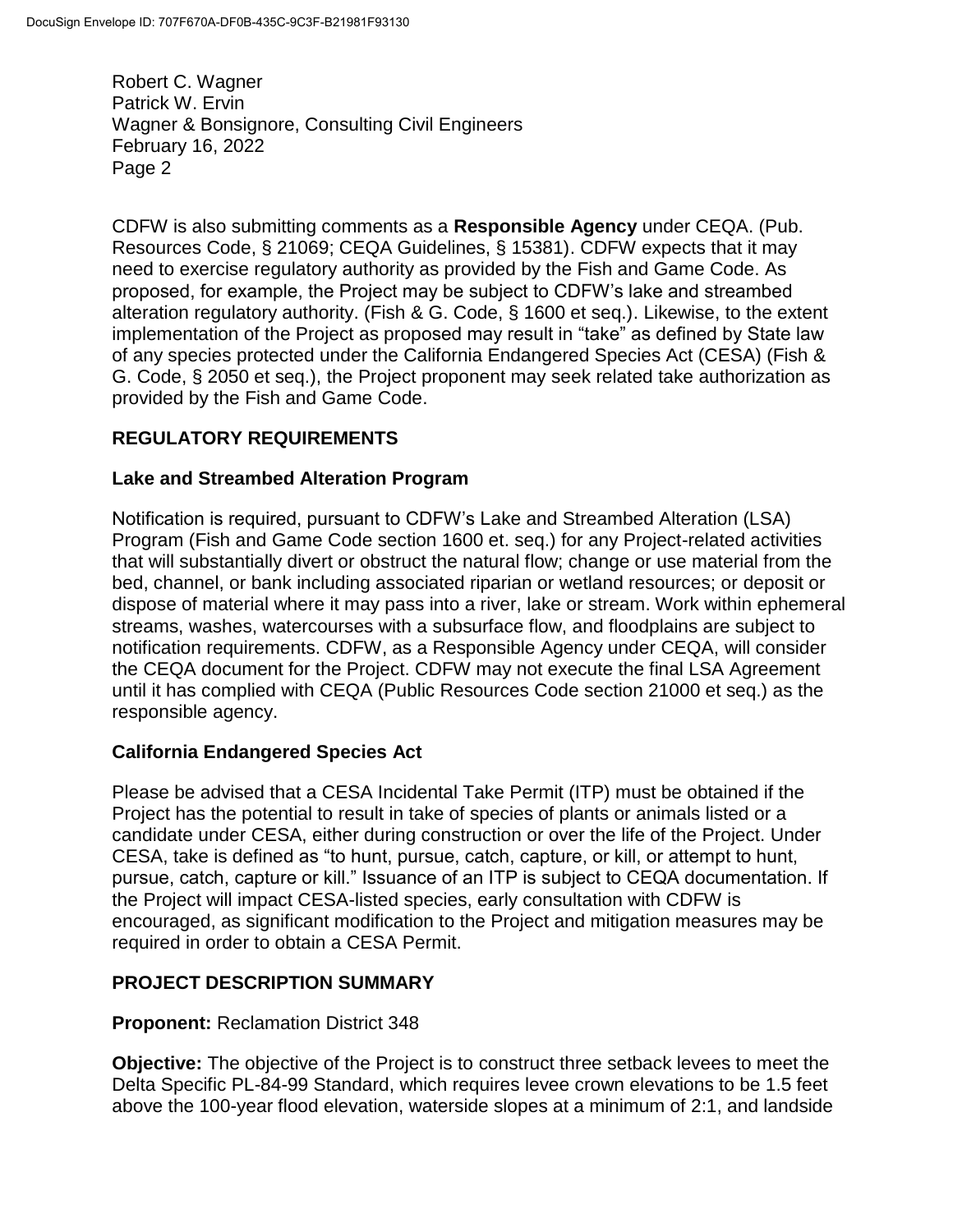slopes at a minimum of 3:1. The three setback levee locations will occur from station 242+50 to 268+00, 293+00 to 300+00, and 311+00 to 322+00 and totals to approximately 4,350 feet.

Construction work include adding aggregate base on the setback levee crown to create an all-weather roadway. Waterside levee work includes the excavation of the existing levee above Mean Lower Low Water to construct a riparian and intertidal marsh bench for habitat enhancement. The habitat bench and setback levee water slope will be planted with native species and monitored/maintained for three years to ensure success criteria is met.

**Location:** See Attachment 1 at the end of this document. Along the South Fork Mokelumne River, New Hope Tract, San Joaquin County.

**Timeframe:** The Project is expected to occur in 2022; however, permit and/or easement acquisition could delay construction to 2023. Construction is expected to be completed in (6) six months.

## **COMMENTS AND RECOMMENDATIONS**

CDFW offers the comments and recommendations below to assist Reclamation District 348 in adequately identifying and/or mitigating the Project's significant, or potentially significant, direct and indirect impacts on fish and wildlife (biological) resources. Editorial comments or other suggestions may also be included to improve the document. Based on the Project's avoidance of significant impacts on biological resources with implementation of mitigation measures, CDFW concludes that a Mitigated Negative Declaration is appropriate for the Project.

## **Comment 1:** Section 1.5, BIO-1 Rare Plant Avoidance

To ensure any potentially significant impacts to rare plants will be less-than-significant, mitigation measure(s) should be added and BIO-1 should be renamed "Rare Plant Avoidance & Mitigation". CDFW recommends adding a conservation measure to require compensatory mitigation for impacts to special-status plant species at a minimum of 3:1 mitigation ratio for permanent impacts planted back on-site or as close as feasible with conditions similar to the location the impacts occurred. Mitigation plantings will need to be monitored for 3 years and replanting will be necessary if plants don't survive. CDFW also recommends inclusion of language defining the Project's obligation to obtain CESA-listed plant take coverage through an ITP issued by CDFW when take of Rare, Threatened, or Endangered plants cannot be fully avoided, this will include the need for permanent protection and funding for perpetual maintenance and management.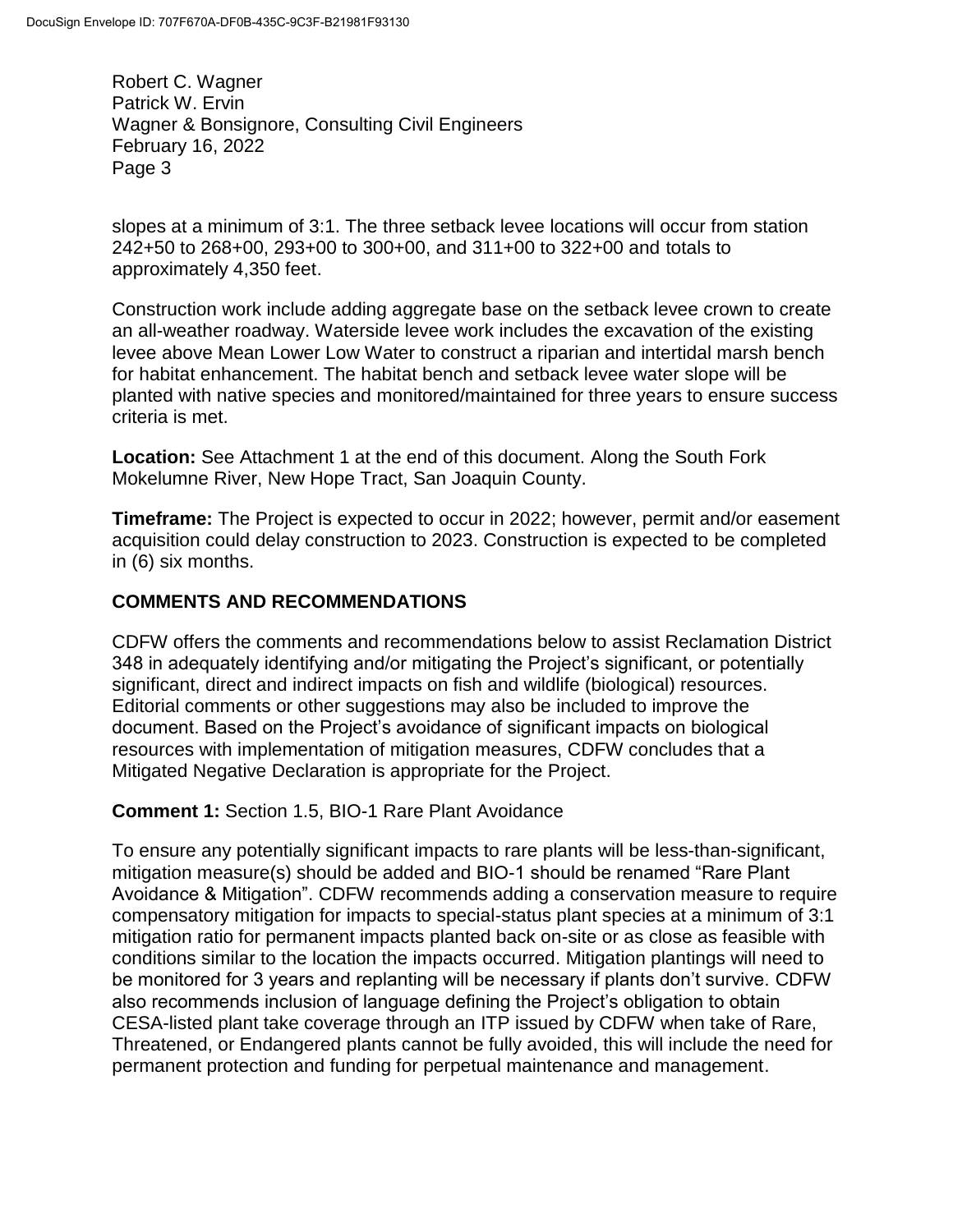**Comment 2:** Section 1.5, HAZ-2 Prevent, Control, and Minimize Impacts from a Spill

To help minimize spills, CDFW recommends adding the following avoidance measure in addition to the measures already described in the IS/MND:

 *Stationary equipment such as motors, pumps, generators, compressors and welders located within or adjacent to the channel will be positioned over drippans.*

**Comment 3:** Section 3.4 Biological Resources, A. Special-Status Plants

The IS/MND did not analyze the potential for indirect impacts to special-status plant species. Any indirect impacts to special-status plant species resulting from the construction of the setback levees will need to be mitigated in the same manner as direct impacts (see Comment 1 above). Possible indirect impacts include but aren't limited to changing the hydrology at rare plant locations, shading due to new plantings, and competition from new vegetation. The IS/MND should be revised to analyze and disclose potential indirect impacts. If significant impacts are identified in the analysis, then CDFW recommends adding a bulleted point under BIO-1 to address this issue of indirect impacts.

**Comment 4:** Section 3.4 Biological Resources, A. Special-Status Plants

The IS/MND lacks defined survey protocols for floristic surveys and states that botanical surveys were conducted in September 2019 and May 2020. CDFW recommends revising the IS/MND to state that botanical surveys for special-status plants will be performed in adherence with CDFW's *Protocols for Surveying and Evaluating Impacts to Special-Status Native Plant Populations and Natural Communities* (2018). This protocol, which is intended to maximize detectability, includes identification of reference populations to facilitate the likelihood of field investigations occurring during the appropriate floristic period. Special-status plant surveys should be performed by a qualified botanist and reporting requirements should be followed according to the protocols.

## **Comment 5:** List Of Acronyms And Abbreviations

The IS/MND does not define the RSP acronym, please add to the list.

## **ENVIRONMENTAL DATA**

CEQA requires that information developed in environmental impact reports and negative declarations be incorporated into a data base which may be used to make subsequent or supplemental environmental determinations. (Pub. Resources Code, §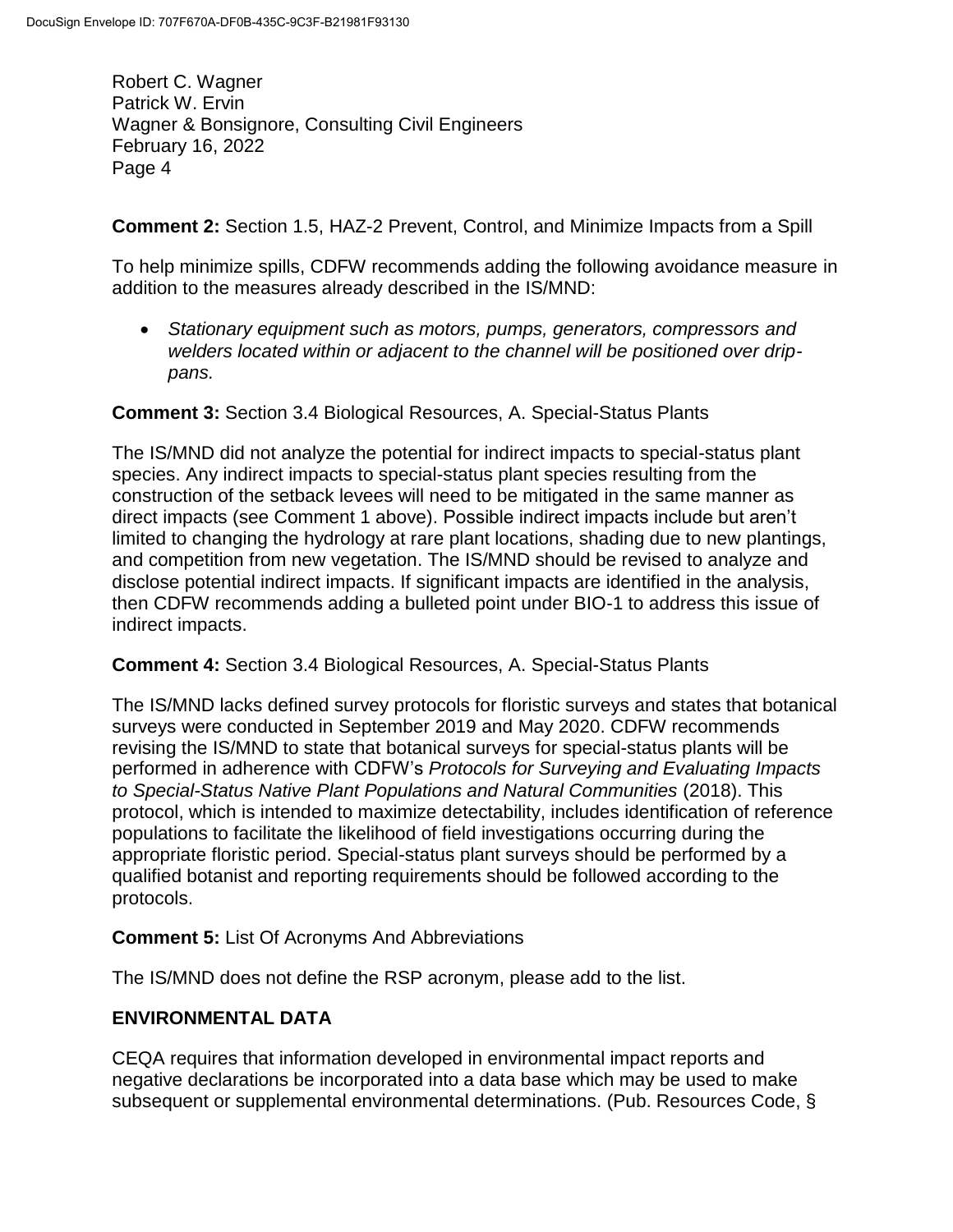21003, subd. (e).) Accordingly, please report any special-status species and natural communities detected during Project surveys to the CNDDB. The CNDDB field survey form can be found at the following link:

[https://www.wildlife.ca.gov/Data/CNDDB/Submitting-Data.](https://www.wildlife.ca.gov/Data/CNDDB/Submitting-Data) The completed form can be mailed electronically to CNDDB at the following email address: [CNDDB@wildlife.ca.gov.](mailto:cnddb@dfg.ca.gov) The types of information reported to CNDDB can be found at the following link: [https://www.wildlife.ca.gov/Data/CNDDB/Plants-and-Animals.](https://www.wildlife.ca.gov/Data/CNDDB/Plants-and-Animals)

## **ENVIRONMENTAL DOCUMENT FILING FEES**

The Project, as proposed, would have an impact on fish and/or wildlife, and assessment of filing fees is necessary. Fees are payable upon filing of the Notice of Determination by the Lead Agency and serve to help defray the cost of environmental review by CDFW. Payment of the fee is required in order for the underlying project approval to be operative, vested, and final. (Cal. Code Regs, tit. 14, § 753.5; Fish and Game Code, § 711.4; Pub. Resources Code, § 21089).

## **CONCLUSION**

CDFW appreciates the opportunity to comment on the MND to assist Reclamation District 348 in identifying and mitigating Project impacts on biological resources.

Questions regarding this letter or further coordination should be directed to Mr. Dave Contreras, Environmental Scientist, at (209) 234-3431 or [Dave.Contreras@wildlife.ca.gov;](mailto:Dave.Contreras@wildlife.ca.gov) or Mr. Todd Gardner, Senior Environmental Scientist (Supervisory), at (209) 234-3441 or [Todd.Gardner@wildlife.ca.gov.](mailto:Todd.Gardner@wildlife.ca.gov)

Sincerely,

-DocuSigned by: Erin Chappell

Erin Chappell Regional Manager Bay Delta Region

cc: Office of Planning and Research, State Clearinghouse, Sacramento Alexis Stevens, Reclamation District No. 348 – [astevens@somachlaw.com](mailto:astevens@somachlaw.com)